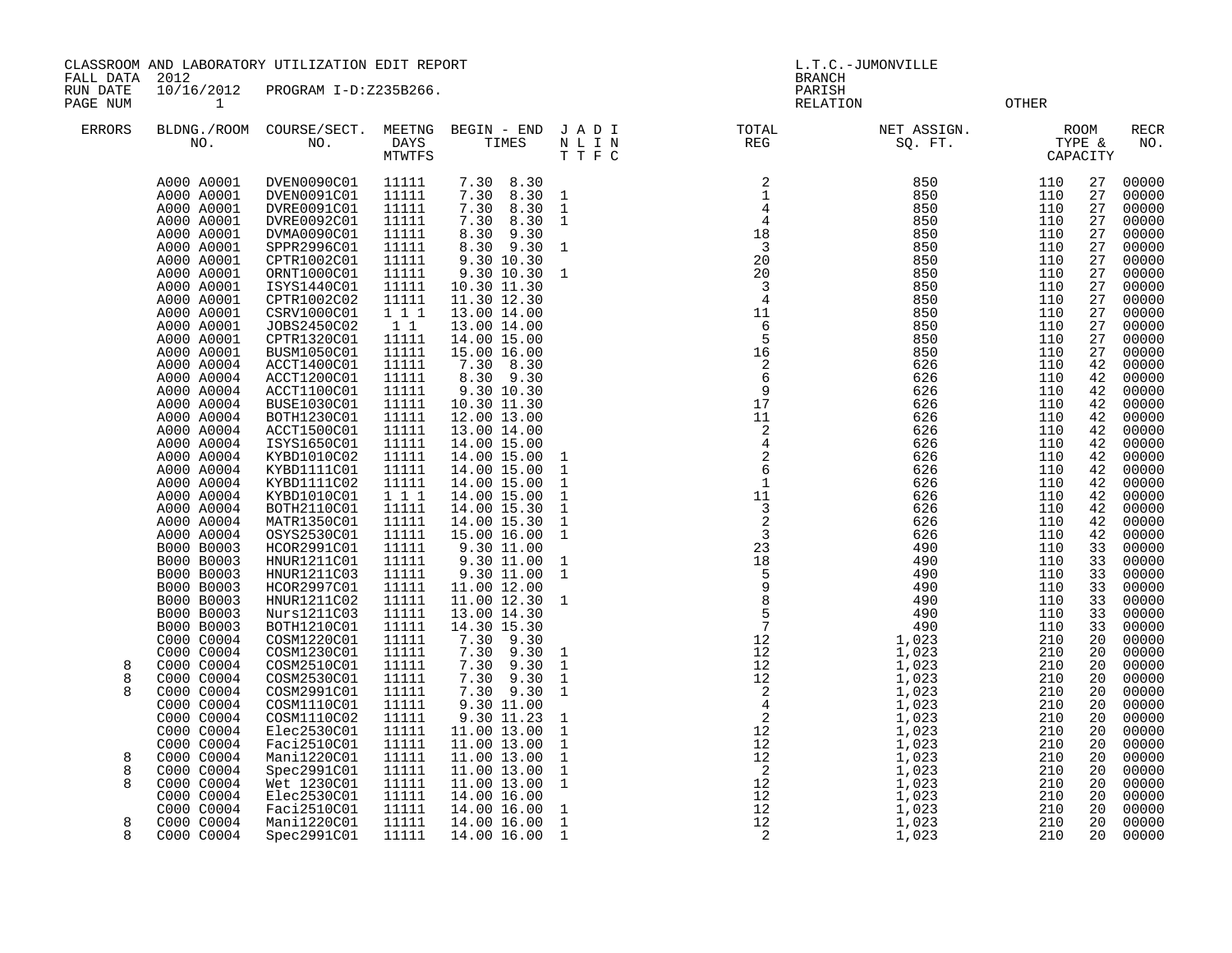| CLASSROOM AND LABORATORY UTILIZATION EDIT REPORT |                    |                       |        |               |      | L.T.C.-JUMONVILLE |                         |       |          |             |
|--------------------------------------------------|--------------------|-----------------------|--------|---------------|------|-------------------|-------------------------|-------|----------|-------------|
| FALL DATA<br>RUN DATE                            | 2012<br>10/16/2012 | PROGRAM I-D:Z235B266. |        |               |      |                   | <b>BRANCH</b><br>PARISH |       |          |             |
| PAGE NUM                                         |                    |                       |        |               |      |                   | RELATION                | OTHER |          |             |
| <b>ERRORS</b>                                    | BLDNG./ROOM        | COURSE/SECT.          | MEETNG | BEGIN - END   | JADI | TOTAL             | NET ASSIGN.             |       | ROOM     | <b>RECR</b> |
|                                                  | NO.                | NO.                   | DAYS   | TIMES         | NLIN | REG               | SQ. FT.                 |       | TYPE &   | NO.         |
|                                                  |                    |                       | MTWTFS |               | TTFC |                   |                         |       | CAPACITY |             |
| 8                                                | C000 C0004         | Wet 1230C01           | 11111  | 14.00 16.00 1 |      | 12                | 1,023                   | 210   | 20       | 00000       |
|                                                  | D000 D0001         | HEKG1113C01           | 11111  | 7.30 9.00     |      |                   | 3,762                   | 210   | 75       | 00000       |
|                                                  | D000 D0001         | Phle1013C01           | 11111  | 9.00 11.00    |      |                   | 3,762                   | 210   | 75       | 00000       |
|                                                  | D000 D0001         | HCOR1200C01           | 11111  | 12.30 13.30   |      | 10                | 3,762                   | 210   | 75       | 00000       |
|                                                  | D000 D0001         | HCOR1601C01           | 11111  | 13.30 14.30   |      | 8                 | 3,762                   | 210   | 75       | 00000       |
|                                                  | E000 E0006         | WELD1110C01           | 111    | 18.00 19.12   |      | 16                | 3,002                   | 210   | 32       | 00000       |
|                                                  | E000 E0006         | WELD1140C01           | 111    | 18.00 19.12   |      |                   | 3,002                   | 210   | 32       | 00000       |
|                                                  | E000 E0006         | WELD1210C01           | 111    | 18.00 19.12   |      |                   | 3,002                   | 210   | 32       | 00000       |
|                                                  | E000 E0006         | WELD1412C01           | 111    | 18.00 21.00   |      |                   | 3,002                   | 210   | 32       | 00000       |
|                                                  | E000 E0006         | WELD2111C01           | 111    | 18.00 21.00   |      |                   | 3,002                   | 210   | 32       | 00000       |
|                                                  | E000 E0006         | WELD1310C01           | 111    | 19.12 21.00   |      | 22                | 3,002                   | 210   | 32       | 00000       |
|                                                  | E000 E0006         | WELD1411C01           | 111    | 19.12 21.00   |      |                   | 3,002                   | 210   | 32       | 00000       |
|                                                  | E000 E0006         | WELD2110C01           | 111    | 19.12 21.00   |      |                   | 3,002                   | 210   | 32       | 00000       |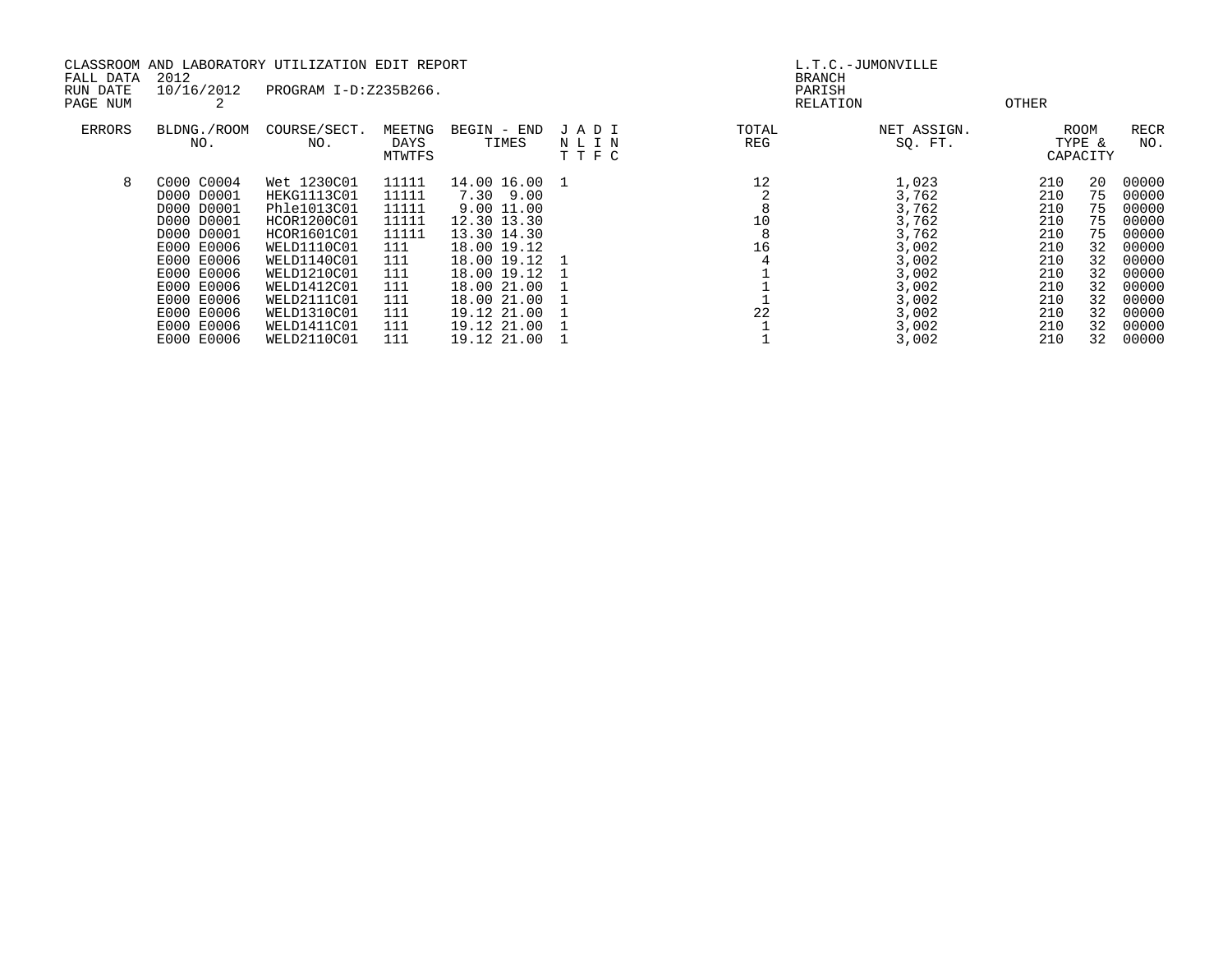## E R R O R P A G E L.T.C.-JUMONVILLE

- ERROR 1 CLASS AND LABORATORY UTILIZATION FILE DOES NOT MATCH WITH BLDGS AND ROOMS FILE. THE ROOM, BUILDING, AND CLASS FILES MUST ALL MATCH. IF THE ROOM NUMBER ON THE UTILIZATION IS CORRECT, THE ROOM SHOULD TO BE ADDED TO THE ROOM FILE.
- ERROR 2 THERE SHOULD BE AT LEAST ONE ENTRY IN THE DAYS-OF-WEEK-COURSE-MEETS FIELD.
- ERROR 3 BEGIN-END-TIME FIELDS MUST BE BETWEEN 06.00 AND 23.00
- ERROR 4 WARNING CLASS TIME EXCEEDS 5 HOURS.
- ERROR 5 ROOM TYPE INVALID FOR TEACHING CLASS, CLASSES CANNOT BE SCHEDULED IN ROOMS DESIGNATED AS CIRCULATION, CUSTODIAL OR MECHANICAL.
- ERROR 7 THE TOTAL REGISTRANTS FIELD MUST NOT BE BLANK OR ZEROS
- ERROR 8 WARNING EXCEEDS THE CAPACITY OF THE ROOM BY 50% (IF THIS IS A JOINT CLASS ITS REGISTRANTS ARE INCLUDED). 9 PLEASE CHECK THE CAPACITY OF THE ROOM AS IT APPEARS ON THE ROOM FILE.
- ERROR 9 UNLESS THERE IS A JOINT CLASS, ALTERNATE WEEKS OR INCONSISTENT MEETING TIMES, THERE SHOULD BE NO DUPLICATES.

| TOTAL ERRORS (INCLUDING WARNINGS)                                                                                                                                       |    |
|-------------------------------------------------------------------------------------------------------------------------------------------------------------------------|----|
| TOTAL NUMBER OF RECORDS READ<br>TOTAL NUMBER OF RECORDS ACCEPTED FOR SPACE UTILIZATION COMPUTATION<br>NUMBER OF JOINT-CLASS RECORDS<br>NUMBER OF ALTERATE WEEKS RECORDS | 36 |
| NUMBER OF DIFFERENT TIMES RECORDS                                                                                                                                       |    |

NUMBER OF INCONSISTENT RECORDS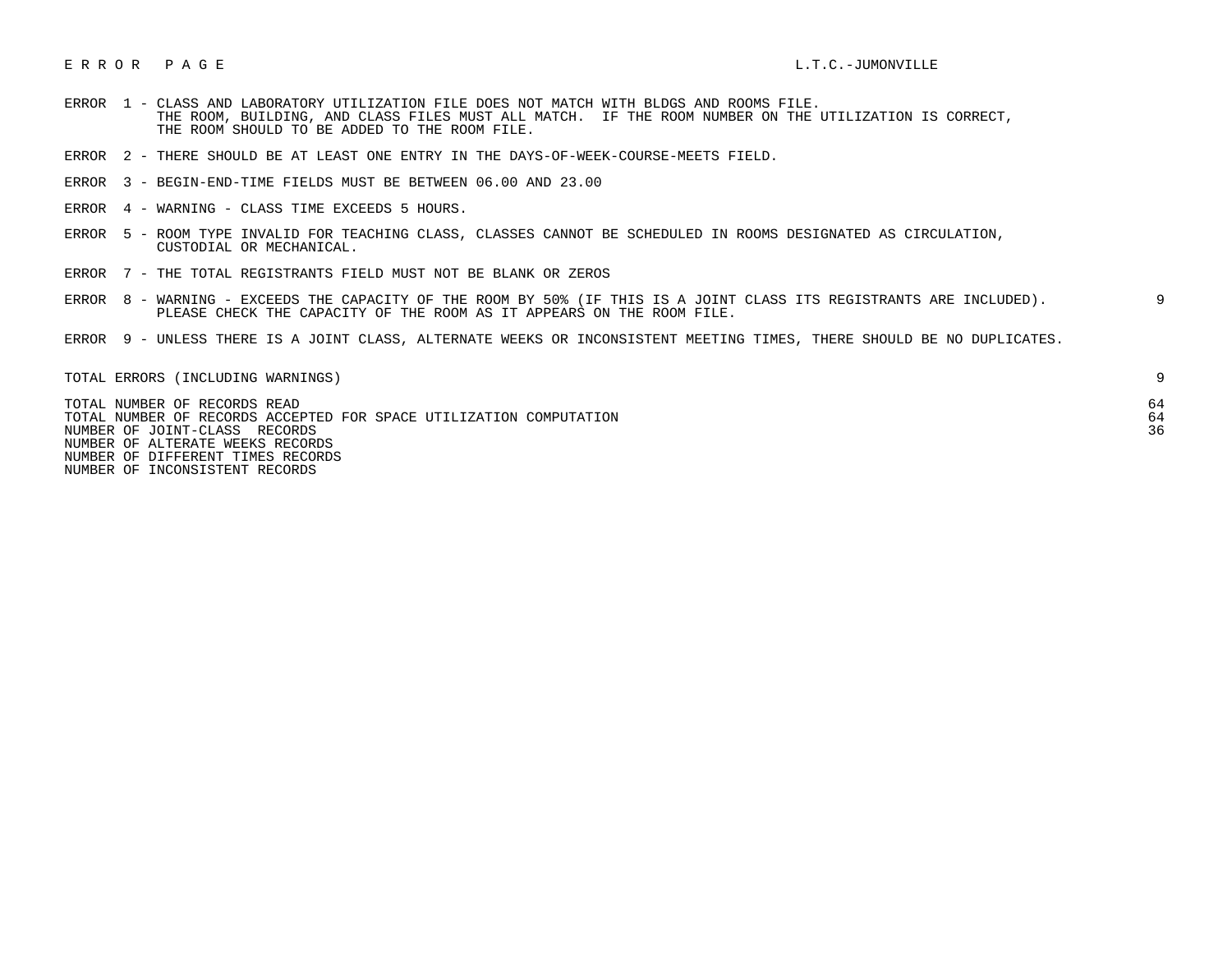|                                                                                      | DAY USE         | NIGHT USE       | тотаь           |  |
|--------------------------------------------------------------------------------------|-----------------|-----------------|-----------------|--|
|                                                                                      | $(0600 - 1700)$ | (1700-2300)     | $(0600 - 2300)$ |  |
| *CLASSROOM FACILITIES                                                                |                 |                 |                 |  |
| TOTAL NUMBER OF ROOMS                                                                |                 |                 | 8               |  |
| TOTAL NUMBER OF STATIONS (CAPACITY)                                                  |                 |                 | 288             |  |
| WEEKLY STUDENT CONTACT HOURS                                                         | 1453            |                 | 1453            |  |
| WEEKLY TOTAL OF ROOMS AVAILABLE - COUNTED IN HALF HOUR INCREMENTS                    | 720             | 400             | 1120            |  |
| WEEKLY TOTAL OF ROOMS IN USE - COUNTED IN HALF HOUR INCREMENTS                       | 270             |                 | 270             |  |
| WEEKLY TOTAL OF STUDENT STATIONS AVAILABLE - COUNTED IN HALF HOUR INCREMENTS         | 25920           | 14400           | 40320           |  |
| WEEKLY TOTAL OF STATIONS AVAILABLE IN ROOMS IN USE - COUNTED IN HALF HOUR INCREMENTS | 8970            |                 | 8970            |  |
| WEEKLY TOTAL OF STATIONS IN USE - COUNTED IN HALF HOUR INCREMENTS                    | 2906            |                 | 2906            |  |
| PERCENT OF ROOMS IN USE TO ROOMS AVAILABLE                                           | 37.5            | $\cdot$ 0       | 24.1            |  |
| PERCENT OF STATIONS IN USE TO STATIONS AVAILABLE                                     | 11.2            | . 0             | 7.2             |  |
| PERCENT OF STATIONS IN USE TO STATIONS AVAILABLE IN OCCUPIED ROOMS                   | 32.4            | $\cdot$ 0       | 32.4            |  |
|                                                                                      |                 |                 |                 |  |
|                                                                                      | DAY USE         | NIGHT USE       | TOTAL           |  |
|                                                                                      | $(0600 - 1700)$ | $(1700 - 2300)$ | $(0600 - 2300)$ |  |
| CLASSROOM                                                                            |                 |                 |                 |  |
| TOTAL NUMBER OF ROOMS                                                                |                 |                 | 8               |  |
| TOTAL NUMBER OF STATIONS (CAPACITY)                                                  |                 |                 | 288             |  |
| WEEKLY STUDENT CONTACT HOURS                                                         | 1453            |                 | 1453            |  |
| WEEKLY TOTAL OF ROOMS AVAILABLE - COUNTED IN HALF HOUR INCREMENTS                    | 720             | 400             | 1120            |  |
| WEEKLY TOTAL OF ROOMS IN USE - COUNTED IN HALF HOUR INCREMENTS                       | 270             |                 | 270             |  |
| WEEKLY TOTAL OF STUDENT STATIONS AVAILABLE - COUNTED IN HALF HOUR INCREMENTS         | 25920           | 14400           | 40320           |  |
| WEEKLY TOTAL OF STATIONS AVAILABLE IN ROOMS IN USE - COUNTED IN HALF HOUR INCREMENTS | 8970            |                 | 8970            |  |
| WEEKLY TOTAL OF STATIONS IN USE - COUNTED IN HALF HOUR INCREMENTS                    | 2906            |                 | 2906            |  |
| PERCENT OF ROOMS IN USE TO ROOMS AVAILABLE                                           | 37.5            | $\cdot$ 0       | 24.1            |  |
| PERCENT OF STATIONS IN USE TO STATIONS AVAILABLE                                     | 11.2            | $\cdot$ 0       | 7.2             |  |
| PERCENT OF STATIONS IN USE TO STATIONS AVAILABLE IN OCCUPIED ROOMS                   | 32.4            | $\cdot$ 0       | 32.4            |  |